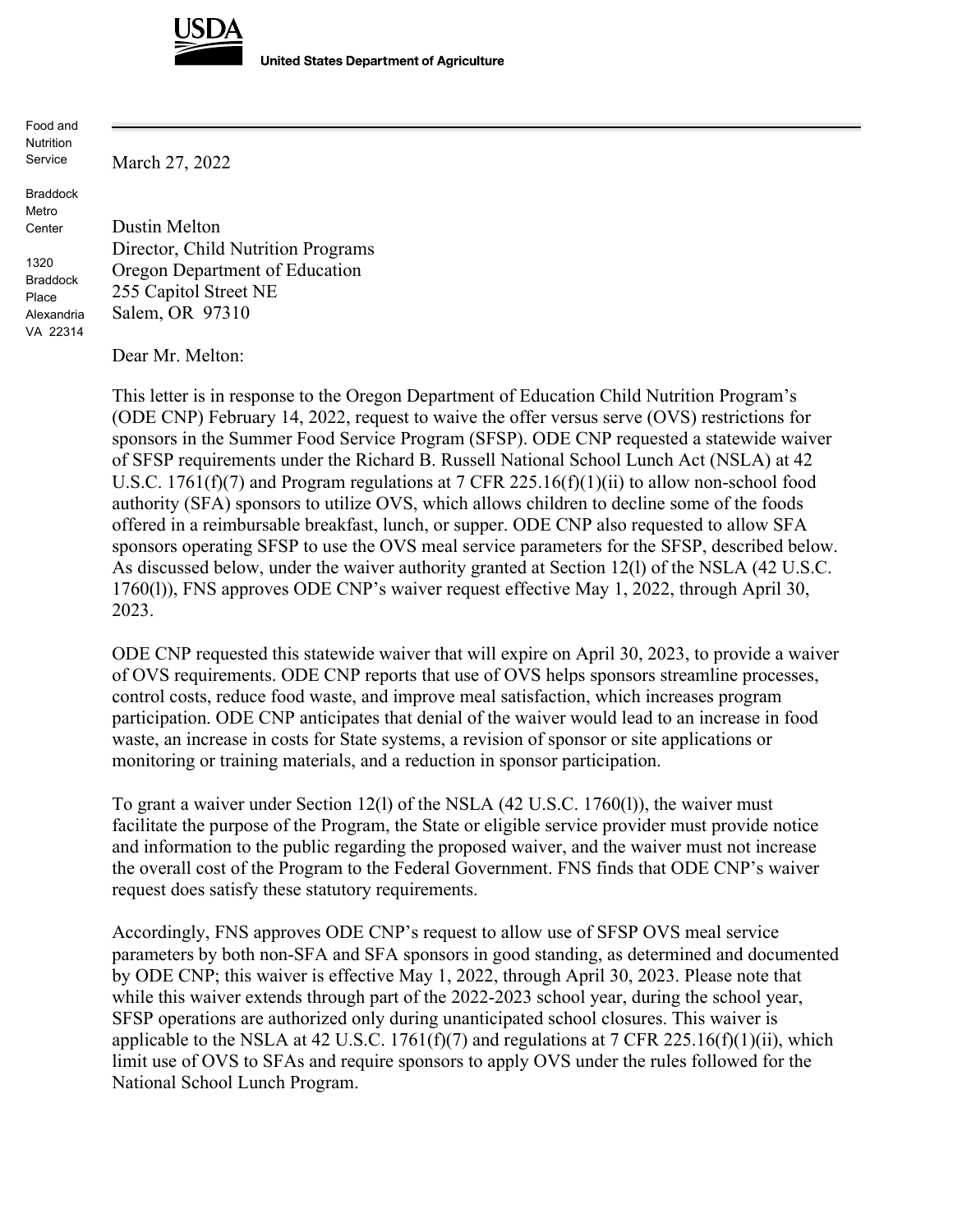Mr. Dustin Melton Page 2

Therefore, to implement OVS under this waiver, sponsors must use the following meal service parameters:

- *Breakfast:* The following four food items must be offered:
- o One serving of fruit/vegetable,
- o One serving of bread/bread alternate,
- o One serving of fluid milk, and
- o One additional serving of fruit/vegetable, bread/bread alternate, or a serving of a meat/meat alternate.
- o All the food items offered must be different from each other.
- o A child must take at least three of any of the four food items offered and may choose to take all four items.
- *Lunch or Supper:* The following four food components must be offered through at least five different food items:
- o One serving of meat/meat alternate,
- o Two servings of fruit and/or vegetables (two different food items),
- o One serving of bread/bread alternate, and
- o One serving of fluid milk.
- o All the food items offered must be different from each other.
- o A child must take at least three food components and may choose to take all five items.
- Lunch or supper OVS requirements differ from breakfast in that a child must take at least three food components, rather than items, listed above from the five food items offered. Three food components are required for an adequate nutritious meal for children.
- Offering two servings of the same food item is not permissible under OVS in SFSP. All food items offered must be different from each other. For example, a breakfast menu that includes a serving of milk, a serving of fruit, and two servings of toast is not a reimbursable meal under OVS in SFSP because the toast is two of the same food item. Similarly, if the breakfast menu included two different kinds of cereal rather than toast, it would still not be a reimbursable meal because the cereals, although not identical, are the same food item. Additionally, a larger food item that is worth two servings in weight, such as a two-ounce muffin, counts as only one food item under OVS in SFSP, not two.
- Servings of all food items must adhere to the serving sizes in the SFSP meal patterns at 7 CFR 225.16(d).

The waiver authority at Section 12(l) of the NSLA requires FNS to review the performance of any State or eligible service provider that was granted a waiver. Therefore, by September 30, 2023, ODE CNP must provide to the FNS Western Regional Office a written report quantifying the impact of the waiver for the respective Program year, as described below.

The report must include the following: